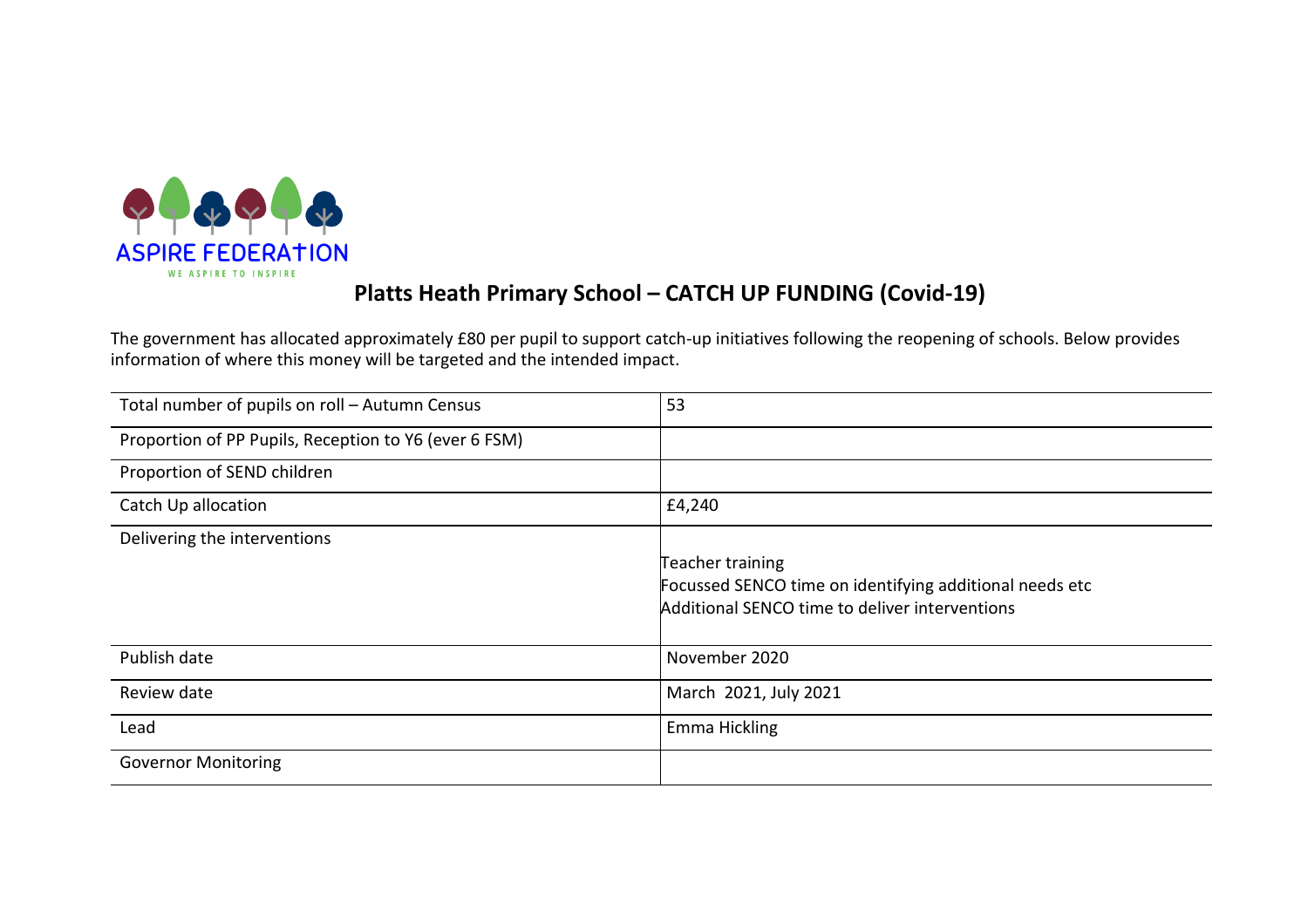#### PRIORITY AREAS FOR CATCH UP FUNDING

### Priority 1

Phonics catch up interventions for children in years 2

## **Priority 2**

To ensure all targets are met for end of year outcomes in key stage 2 impacts on progress, in writing and maths.

 **Priority 3 T**o ensure learning journals are used to record high quality observations and record progress towards the ELG, ensuring end of year targets are met

## Catch-Up Funding Initiatives

| <b>Precise Action</b>                               | Who                                                              | <b>Expected Improvement</b>                                              | <b>Success Criteria (evidence)</b>                                                                 |
|-----------------------------------------------------|------------------------------------------------------------------|--------------------------------------------------------------------------|----------------------------------------------------------------------------------------------------|
| 1.1                                                 | Delivered by<br>class teachers<br>and TAs and<br>monitored by JB | All pupils make at least expected<br>progress from baseline in September | All pupils who met ELG in reading at end of year R<br>pass phonics screening test in autumn term 2 |
| Assess phonics knowledge retained from previous     |                                                                  |                                                                          |                                                                                                    |
| year in years 2 and target children                 |                                                                  |                                                                          |                                                                                                    |
| for intervention groups                             |                                                                  |                                                                          |                                                                                                    |
| 1.2                                                 | Delivered by<br>class teachers<br>and TAs and<br>monitored by JB | Children make rapid progress in                                          | 75%+ of year 2 children will pass the phonics                                                      |
| Set up daily short phonic interventions in Year 2   |                                                                  | learning and retaining phonic                                            | screening check in term 2                                                                          |
| delivered by teacher and specifically<br>trained TA |                                                                  | knowledge and are able to apply<br>Effectively                           | 75%+ children will reach at expected + in key<br>stage 1 SATs                                      |
| $^{-}$ 1.3                                          | Delivered by<br>class teachers<br>and TAs and<br>monitored by JB | Targeted children in years 3 and 4                                       | All targeted children pass a phonics screening                                                     |
| 3x a week intervention combining phonics            |                                                                  | make good progress in reading,                                           | check in term 3                                                                                    |
| recognition and application through phonic reading  |                                                                  | supported by a comprehensive                                             | 85% of children meet AREs                                                                          |
| books for children with gaps in phonic              |                                                                  | phonic knowledge                                                         | SEN children make at least 3PP from post covid                                                     |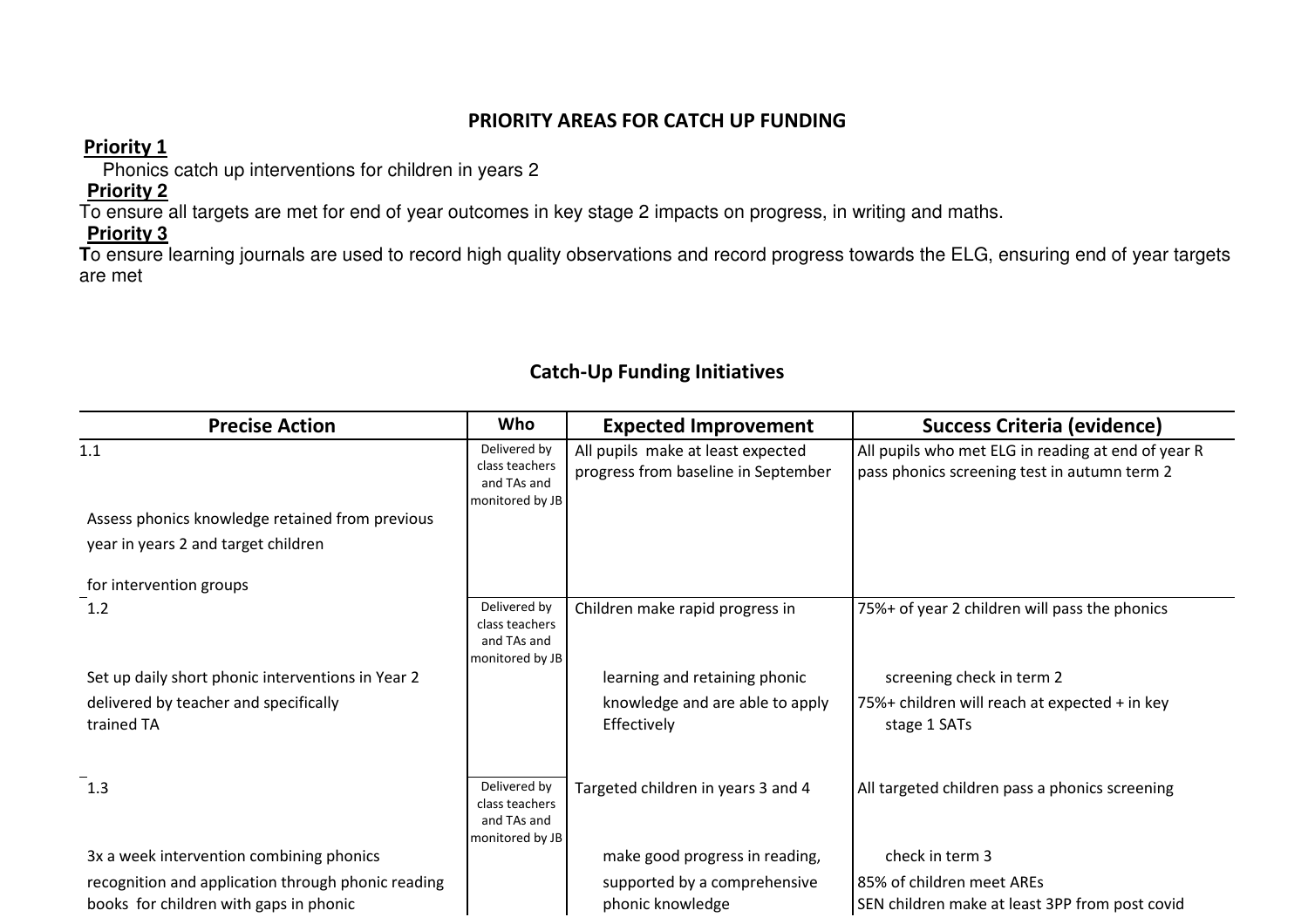| knowledge in years 3 and 4                                                                                   |                                               |                                                                                                               | starting points                                                                                                        |
|--------------------------------------------------------------------------------------------------------------|-----------------------------------------------|---------------------------------------------------------------------------------------------------------------|------------------------------------------------------------------------------------------------------------------------|
|                                                                                                              |                                               |                                                                                                               |                                                                                                                        |
| 2.1<br>Assess multiplication gaps in year 5 (cohort who<br>would have taken multiplication check), carry out | Delivered by TA<br>monitored by<br><b>LUB</b> | Targeted children will confidently<br>be able to recall all multiplication<br>tables and use for calculations | 80% of all children pass multiplication check test<br>administered in term 4<br>Evidence in book looks shows confident |
| baseline assessments and put in place daily catch-up<br>interventions where needed                           |                                               | and reasoning                                                                                                 | application of multiplication knowledge                                                                                |
| 2.2                                                                                                          |                                               | Targeted children will have an                                                                                | 75% of year 4 pass multiplication check in term 4                                                                      |
| Implement regular targeted multiplication                                                                    | Delivered by TA<br>monitored by<br><b>LUB</b> | increasingly confident grasp of                                                                               | 80%+ of year 3 know named tables for year                                                                              |
| interventions in years 3, 4 to support comprehensive                                                         |                                               | multiplication tables                                                                                         | group confidently by term 5                                                                                            |
| tables knowledge                                                                                             |                                               | Children will be equipped to meet                                                                             |                                                                                                                        |
|                                                                                                              |                                               | ARE in their year group                                                                                       |                                                                                                                        |
| 2.3                                                                                                          | Support                                       | All pupils make at least expected                                                                             | All pupils maintain or exceed trajectory for writing                                                                   |
| Regular opportunities given for extended writing,                                                            | given by                                      | progress in writing from their                                                                                | in key stage 2                                                                                                         |
| with opportunities to up level in response to                                                                | teachers/ TA                                  | baseline in September 2020                                                                                    |                                                                                                                        |
| feedback                                                                                                     | Monitored by                                  |                                                                                                               |                                                                                                                        |
| Individual support given by teacher and TA t impact JB<br>on progress                                        |                                               |                                                                                                               |                                                                                                                        |
|                                                                                                              |                                               |                                                                                                               |                                                                                                                        |